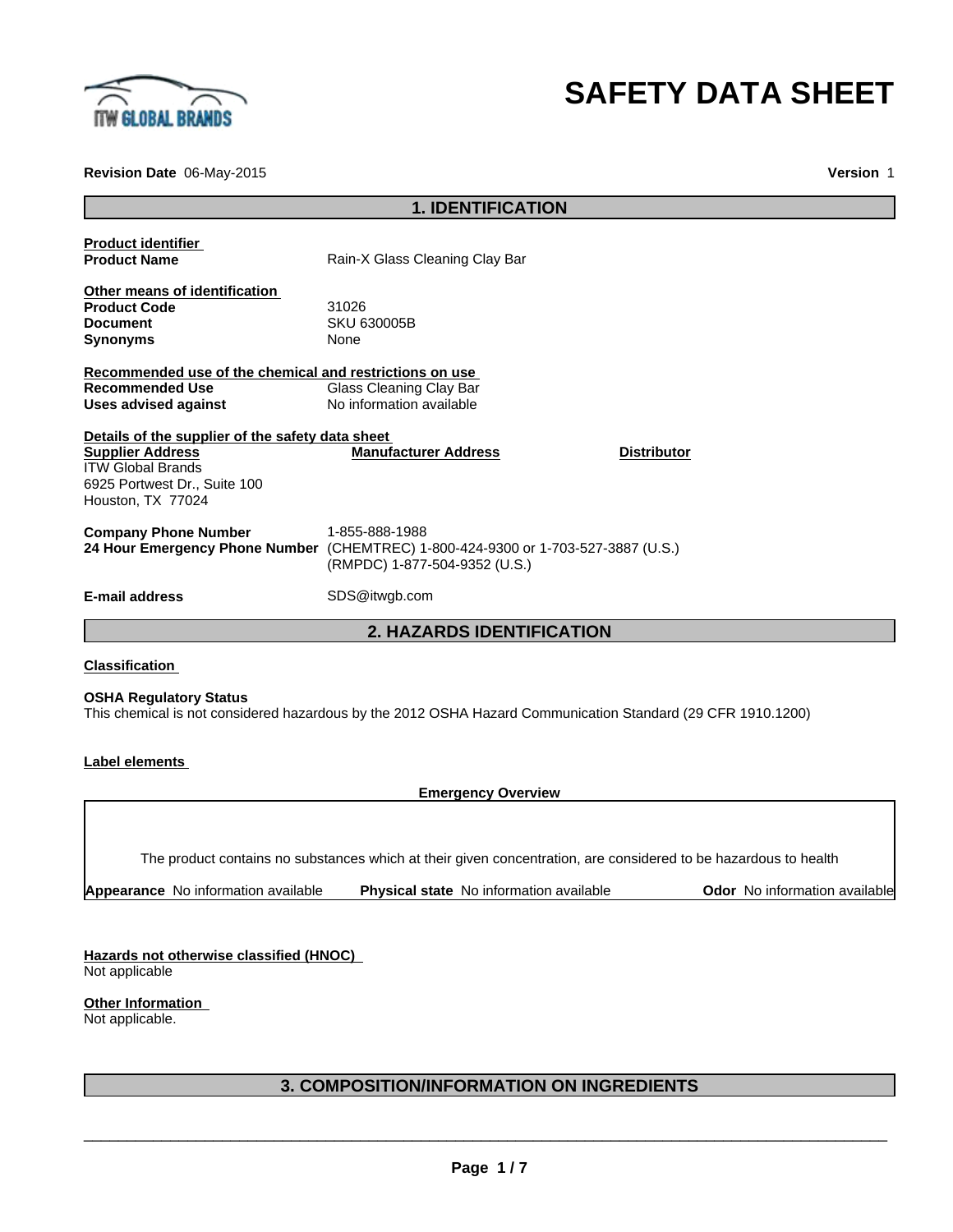## **substance(s)**

| <b>Chemical Name</b>                                                                                                                                                                               |                         | <b>CAS No</b>                                                                                | Weight-%  | <b>Trade Secret</b> |  |
|----------------------------------------------------------------------------------------------------------------------------------------------------------------------------------------------------|-------------------------|----------------------------------------------------------------------------------------------|-----------|---------------------|--|
| <b>CALCIUM CARBONATE</b>                                                                                                                                                                           |                         | 471-34-1                                                                                     | $30 - 60$ |                     |  |
| POLYBUTYLENE RESIN                                                                                                                                                                                 |                         | 9003-29-6                                                                                    | $15 - 40$ | $\star$             |  |
| SILICA, FUSED                                                                                                                                                                                      |                         | 60676-86-0                                                                                   | $10 - 30$ | $\star$             |  |
|                                                                                                                                                                                                    |                         | *The exact percentage (concentration) of composition has been withheld as a trade secret.    |           |                     |  |
|                                                                                                                                                                                                    |                         | <b>4. FIRST AID MEASURES</b>                                                                 |           |                     |  |
| <b>Description of first aid measures</b>                                                                                                                                                           |                         |                                                                                              |           |                     |  |
| <b>General advice</b>                                                                                                                                                                              |                         | Get medical advice/attention if you feel unwell.                                             |           |                     |  |
| Eye contact                                                                                                                                                                                        | minutes.                | IF IN EYES:. Rinse immediately with plenty of water, also under the eyelids, for at least 15 |           |                     |  |
| <b>Skin contact</b>                                                                                                                                                                                |                         | Wash with soap and water.                                                                    |           |                     |  |
| <b>Inhalation</b>                                                                                                                                                                                  |                         | None under normal use conditions.                                                            |           |                     |  |
| Ingestion                                                                                                                                                                                          |                         | IF SWALLOWED:. Rinse mouth. Do NOT induce vomiting.                                          |           |                     |  |
| Self-protection of the first aider                                                                                                                                                                 |                         | Use personal protective equipment as required. Avoid contact with skin, eyes or clothing.    |           |                     |  |
| Most important symptoms and effects, both acute and delayed                                                                                                                                        |                         |                                                                                              |           |                     |  |
| <b>Symptoms</b>                                                                                                                                                                                    |                         | See section 2 for more information.                                                          |           |                     |  |
| Indication of any immediate medical attention and special treatment needed                                                                                                                         |                         |                                                                                              |           |                     |  |
| Note to physicians                                                                                                                                                                                 | Treat symptomatically.  |                                                                                              |           |                     |  |
|                                                                                                                                                                                                    |                         | <b>5. FIRE-FIGHTING MEASURES</b>                                                             |           |                     |  |
| Suitable extinguishing media<br>Dry chemical, CO2, sand, earth, water spray or regular foam                                                                                                        |                         |                                                                                              |           |                     |  |
| Unsuitable extinguishing media<br>None.                                                                                                                                                            |                         |                                                                                              |           |                     |  |
| Specific hazards arising from the chemical<br>None in particular.                                                                                                                                  |                         |                                                                                              |           |                     |  |
| <b>Explosion data</b><br><b>Sensitivity to Mechanical Impact</b><br><b>Sensitivity to Static Discharge</b>                                                                                         | None.<br>None.          |                                                                                              |           |                     |  |
| Protective equipment and precautions for firefighters<br>As in any fire, wear self-contained breathing apparatus pressure-demand, MSHA/NIOSH (approved or equivalent) and full<br>protective gear. |                         |                                                                                              |           |                     |  |
|                                                                                                                                                                                                    |                         | <b>6. ACCIDENTAL RELEASE MEASURES</b>                                                        |           |                     |  |
| Personal precautions, protective equipment and emergency procedures                                                                                                                                |                         |                                                                                              |           |                     |  |
| <b>Personal precautions</b>                                                                                                                                                                        |                         | Wash thoroughly after handling. Slippery, can cause falls if walked on.                      |           |                     |  |
| <b>Environmental precautions</b>                                                                                                                                                                   |                         |                                                                                              |           |                     |  |
| <b>Environmental precautions</b>                                                                                                                                                                   | ecological information. | Do not flush into surface water or sanitary sewer system. See Section 12 for additional      |           |                     |  |
|                                                                                                                                                                                                    |                         |                                                                                              |           |                     |  |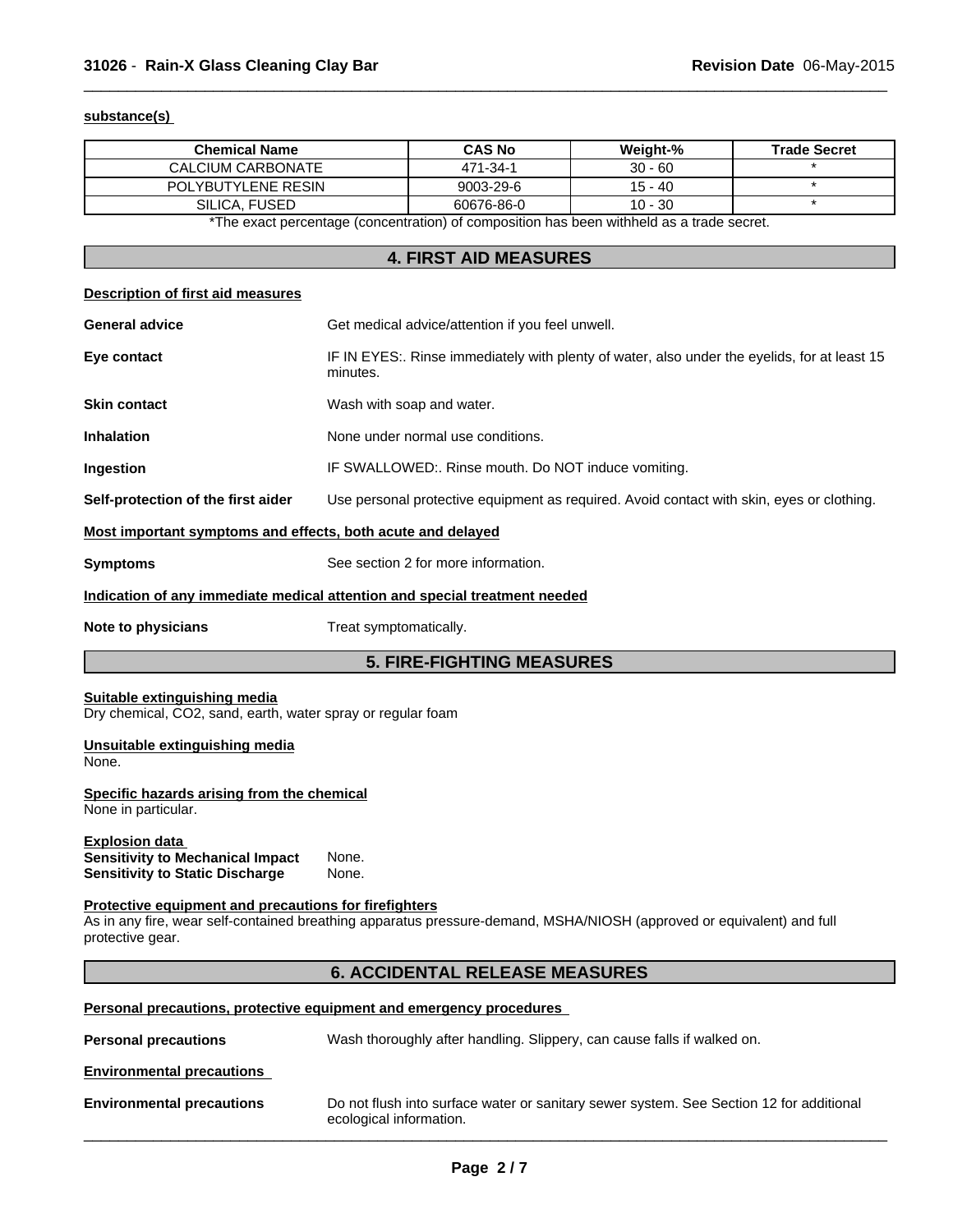## **Methods and material for containment and cleaning up Methods for containment** Prevent further leakage or spillage if safe to do so. **Methods for cleaning up** Clean up spill thoroughly as residue is slippery. Collect spillage. Sweep up and shovel into suitable containers for disposal. **Prevention of secondary hazards** Clean contaminated objects and areas thoroughly observing environmental regulations. **7. HANDLING AND STORAGE Precautions for safe handling Advice on safe handling** Handle in accordance with good industrial hygiene and safety practice. Wash thoroughly after handling.

 $\overline{\phantom{a}}$  ,  $\overline{\phantom{a}}$  ,  $\overline{\phantom{a}}$  ,  $\overline{\phantom{a}}$  ,  $\overline{\phantom{a}}$  ,  $\overline{\phantom{a}}$  ,  $\overline{\phantom{a}}$  ,  $\overline{\phantom{a}}$  ,  $\overline{\phantom{a}}$  ,  $\overline{\phantom{a}}$  ,  $\overline{\phantom{a}}$  ,  $\overline{\phantom{a}}$  ,  $\overline{\phantom{a}}$  ,  $\overline{\phantom{a}}$  ,  $\overline{\phantom{a}}$  ,  $\overline{\phantom{a}}$ 

## **Conditions for safe storage, including any incompatibilities**

**Storage Conditions** Keep tightly closed in a dry and cool place. Keep out of the reach of children.

**Incompatible materials** None known

## **8. EXPOSURE CONTROLS/PERSONAL PROTECTION**

## **Control parameters**

## **Exposure Guidelines** .

| <b>Chemical Name</b> | <b>ACGIH TLV</b> | <b>OSHA PEL</b>                     | <b>NIOSH IDLH</b>                       |
|----------------------|------------------|-------------------------------------|-----------------------------------------|
| CALCIUM CARBONATE    |                  |                                     | TWA: $10 \text{ mg/m}^3$ total dust     |
| 471-34-1             |                  |                                     | TWA: $5 \text{ ma/m}^3$ respirable dust |
| SILICA, FUSED        |                  | (vacated) TWA: $0.1 \text{ mg/m}^3$ |                                         |
| 60676-86-0           |                  | respirable dust                     |                                         |
|                      |                  | (80)/(% SiO2) mg/m <sup>3</sup> TWA |                                         |
|                      |                  | TWA: 20 mppcf                       |                                         |

*NIOSH IDLH Immediately Dangerous to Life or Health*

#### **Appropriate engineering controls**

| <b>Engineering Controls</b> | Showers             |  |
|-----------------------------|---------------------|--|
|                             | Eyewash stations    |  |
|                             | Ventilation systems |  |

#### **Individual protection measures, such as personal protective equipment**

| <b>Eye/face protection</b>            | Wear safety glasses with side shields (or goggles).                                                                                             |
|---------------------------------------|-------------------------------------------------------------------------------------------------------------------------------------------------|
| Skin and body protection              | None under normal use conditions.                                                                                                               |
| <b>Respiratory protection</b>         | None under normal use conditions. In case of insufficient ventilation, wear suitable<br>respiratory equipment.                                  |
| <b>General Hygiene Considerations</b> | Handle in accordance with good industrial hygiene and safety practice. Regular cleaning of<br>equipment, work area and clothing is recommended. |

## **9. PHYSICAL AND CHEMICAL PROPERTIES**

## **Information on basic physical and chemical properties**

| <b>Physical state</b> | No information available |
|-----------------------|--------------------------|
| Appearance            | No information available |
| Odor                  | No information available |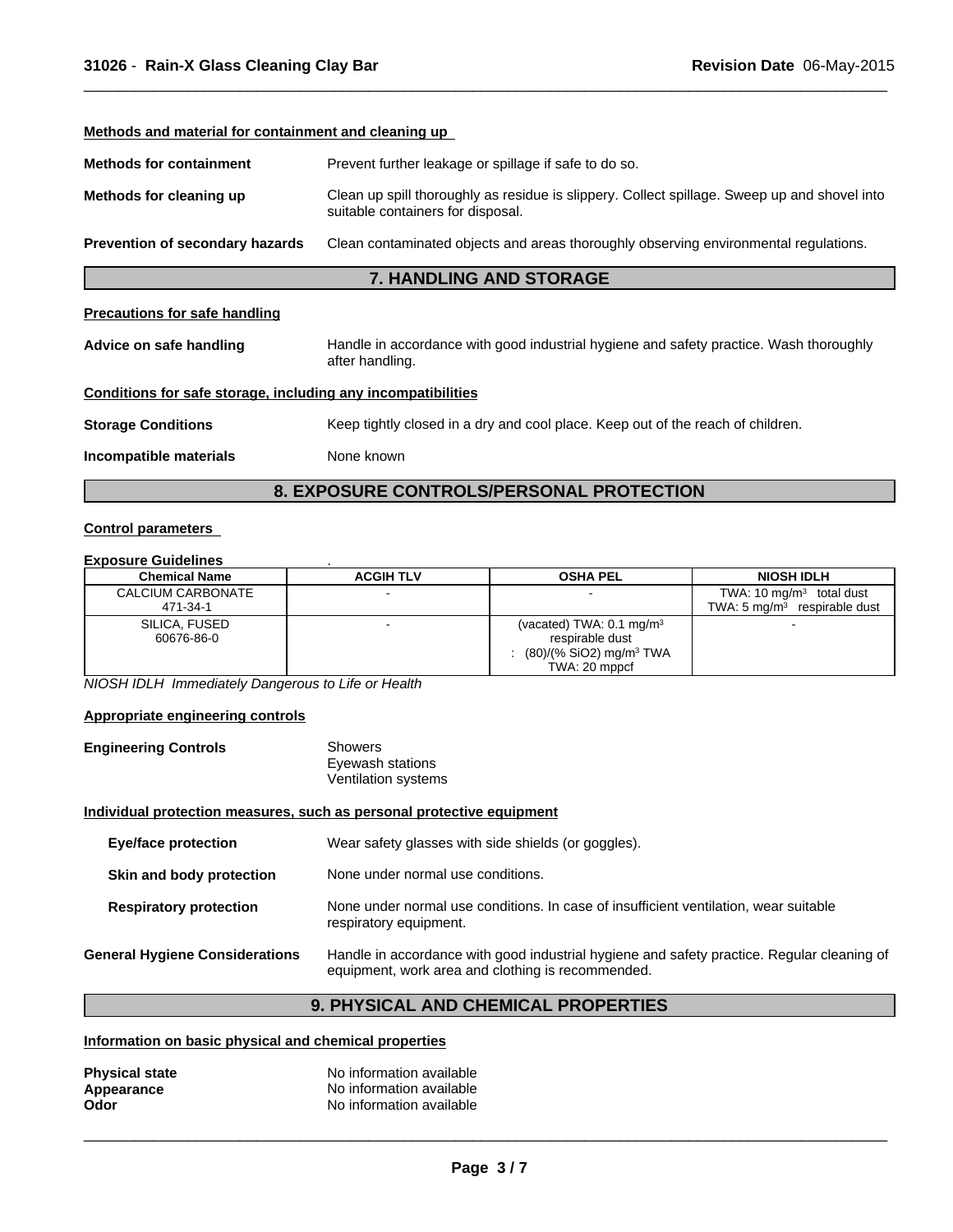| <b>Odor threshold</b>            | No information available |                  |
|----------------------------------|--------------------------|------------------|
| <b>Property</b>                  | <b>Values</b>            | Remarks • Method |
| рH                               | Not Applicable           |                  |
| Melting point / freezing point   | No information available |                  |
| Boiling point / boiling range    | No information available |                  |
| <b>Flash point</b>               | Not Applicable           |                  |
| <b>Evaporation rate</b>          | No information available |                  |
| Flammability (solid, gas)        | No information available |                  |
| <b>Flammability Limit in Air</b> |                          |                  |
| <b>Upper flammability limit:</b> | No information available |                  |
| Lower flammability limit:        | No information available |                  |
| Vapor pressure                   | Not Applicable           |                  |
| <b>Vapor density</b>             | No information available |                  |
| <b>Relative density</b>          | Not Determined           |                  |
| <b>Water solubility</b>          | Insoluble in water       |                  |
| Solubility in other solvents     | No information available |                  |
| <b>Partition coefficient</b>     | No information available |                  |
| <b>Autoignition temperature</b>  | No information available |                  |
| <b>Decomposition temperature</b> | No information available |                  |
| <b>Kinematic viscosity</b>       | No information available |                  |
| <b>Dynamic viscosity</b>         | No information available |                  |
| <b>Explosive properties</b>      | No information available |                  |
| <b>Oxidizing properties</b>      | No information available |                  |
| <b>Other Information</b>         |                          |                  |
| <b>Softening point</b>           | No information available |                  |
| Molecular weight                 | No information available |                  |
| VOC Content (%)                  | None                     |                  |
| <b>Density</b>                   | No information available |                  |
| <b>Bulk density</b>              | No information available |                  |
|                                  |                          |                  |

 $\overline{\phantom{a}}$  ,  $\overline{\phantom{a}}$  ,  $\overline{\phantom{a}}$  ,  $\overline{\phantom{a}}$  ,  $\overline{\phantom{a}}$  ,  $\overline{\phantom{a}}$  ,  $\overline{\phantom{a}}$  ,  $\overline{\phantom{a}}$  ,  $\overline{\phantom{a}}$  ,  $\overline{\phantom{a}}$  ,  $\overline{\phantom{a}}$  ,  $\overline{\phantom{a}}$  ,  $\overline{\phantom{a}}$  ,  $\overline{\phantom{a}}$  ,  $\overline{\phantom{a}}$  ,  $\overline{\phantom{a}}$ 

## **10. STABILITY AND REACTIVITY**

#### **Reactivity**

Stable under normal use

## **Chemical stability**

Stable under recommended storage conditions.

### **Possibility of Hazardous Reactions**

None under normal processing.

## **Conditions to avoid**

None known.

#### **Incompatible materials** None known

## **Hazardous Decomposition Products**

None under normal use conditions

## **11. TOXICOLOGICAL INFORMATION**

## **Information on likely routes of exposure**

| <b>Inhalation</b> | Expected to be low order of toxicity under normal conditions of use.               |
|-------------------|------------------------------------------------------------------------------------|
| Eve contact       | Contact with eyes may cause irritation. May cause redness and tearing of the eyes. |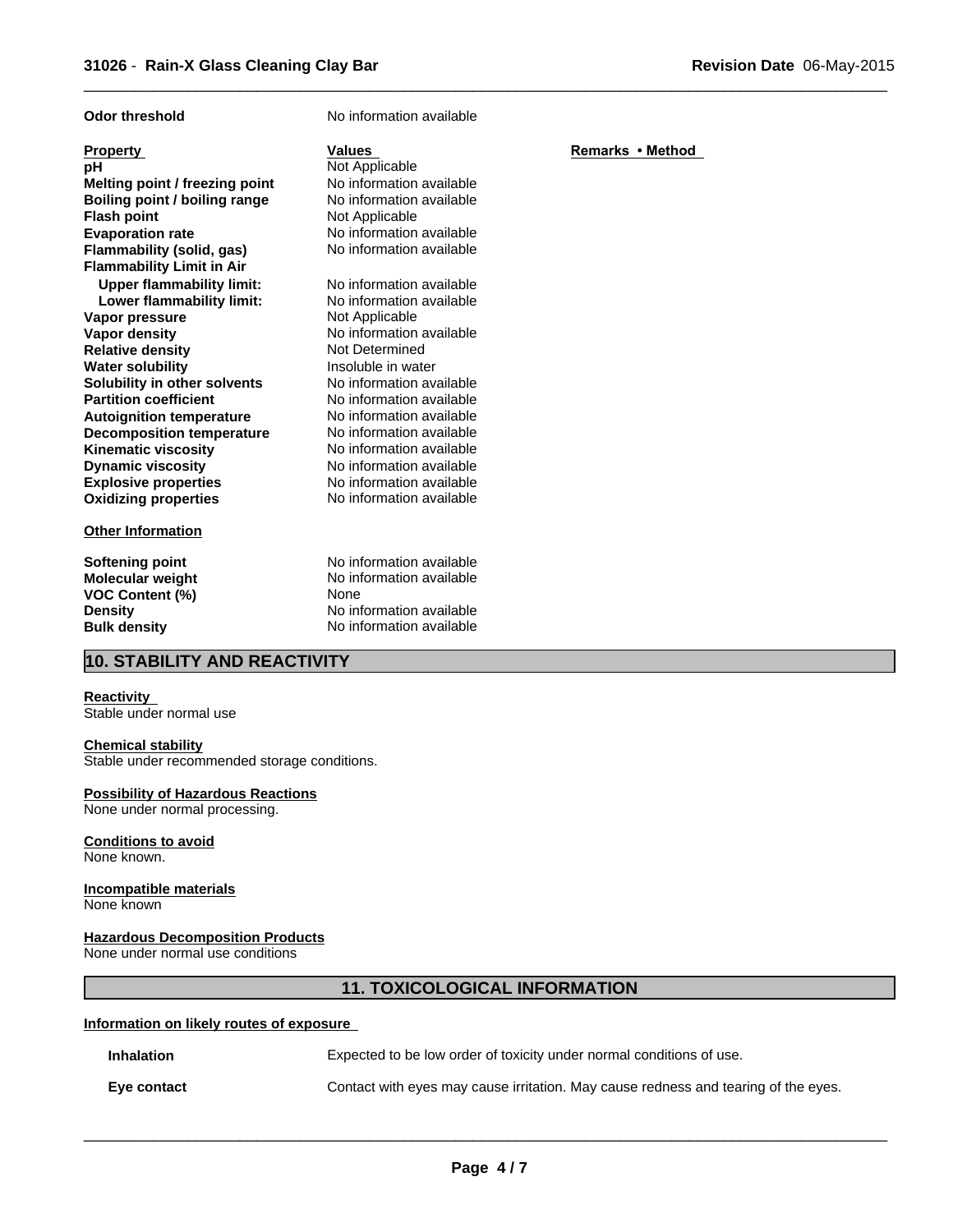**Skin contact** Not an expected route of exposure.

**Ingestion** Expected to be low order of toxicity.

| <b>Chemical Name</b>          | Oral LD50               | <b>Dermal LD50</b> | <b>Inhalation LC50</b> |
|-------------------------------|-------------------------|--------------------|------------------------|
| CALCIUM CARBONATE<br>471-34-1 | ' Rat .<br>= 6450 mg/kg |                    |                        |

 $\overline{\phantom{a}}$  ,  $\overline{\phantom{a}}$  ,  $\overline{\phantom{a}}$  ,  $\overline{\phantom{a}}$  ,  $\overline{\phantom{a}}$  ,  $\overline{\phantom{a}}$  ,  $\overline{\phantom{a}}$  ,  $\overline{\phantom{a}}$  ,  $\overline{\phantom{a}}$  ,  $\overline{\phantom{a}}$  ,  $\overline{\phantom{a}}$  ,  $\overline{\phantom{a}}$  ,  $\overline{\phantom{a}}$  ,  $\overline{\phantom{a}}$  ,  $\overline{\phantom{a}}$  ,  $\overline{\phantom{a}}$ 

### **Information on toxicological effects**

**Symptoms** No information available.

## **Delayed and immediate effects as well as chronic effects from short and long-term exposure**

**Sensitization** No information available. **Germ cell mutagenicity** No information available. **Carcinogenicity** The table below indicates whether each agency has listed any ingredient as a carcinogen. **Chemical Name ACGIH IARC NTP OSHA** SILICA, FUSED **FUSED**  60676-86-0 - Group 3 - - *IARC (International Agency for Research on Cancer) Not classifiable as a human carcinogen* **Target Organ Effects** Eyes, Respiratory system, Skin.

## **The following values are calculated based on chapter 3.1 of the GHS document** .

**ATEmix (oral)** 6321 mg/kg

## **12. ECOLOGICAL INFORMATION**

## **Ecotoxicity**

#### **Persistence and degradability**

No information available.

#### **Bioaccumulation**

No information available.

## **Mobility**

Disperses in water.

## **Other adverse effects**

No information available

## **13. DISPOSAL CONSIDERATIONS**

| Waste treatment methods    |                                                                                                                                        |
|----------------------------|----------------------------------------------------------------------------------------------------------------------------------------|
| Disposal of wastes         | Recover or recycle if possible. Disposal should be in accordance with applicable regional,<br>national and local laws and regulations. |
| Contaminated packaging     | Do not reuse container.                                                                                                                |
| <b>US EPA Waste Number</b> | Not applicable                                                                                                                         |

## **14. TRANSPORT INFORMATION**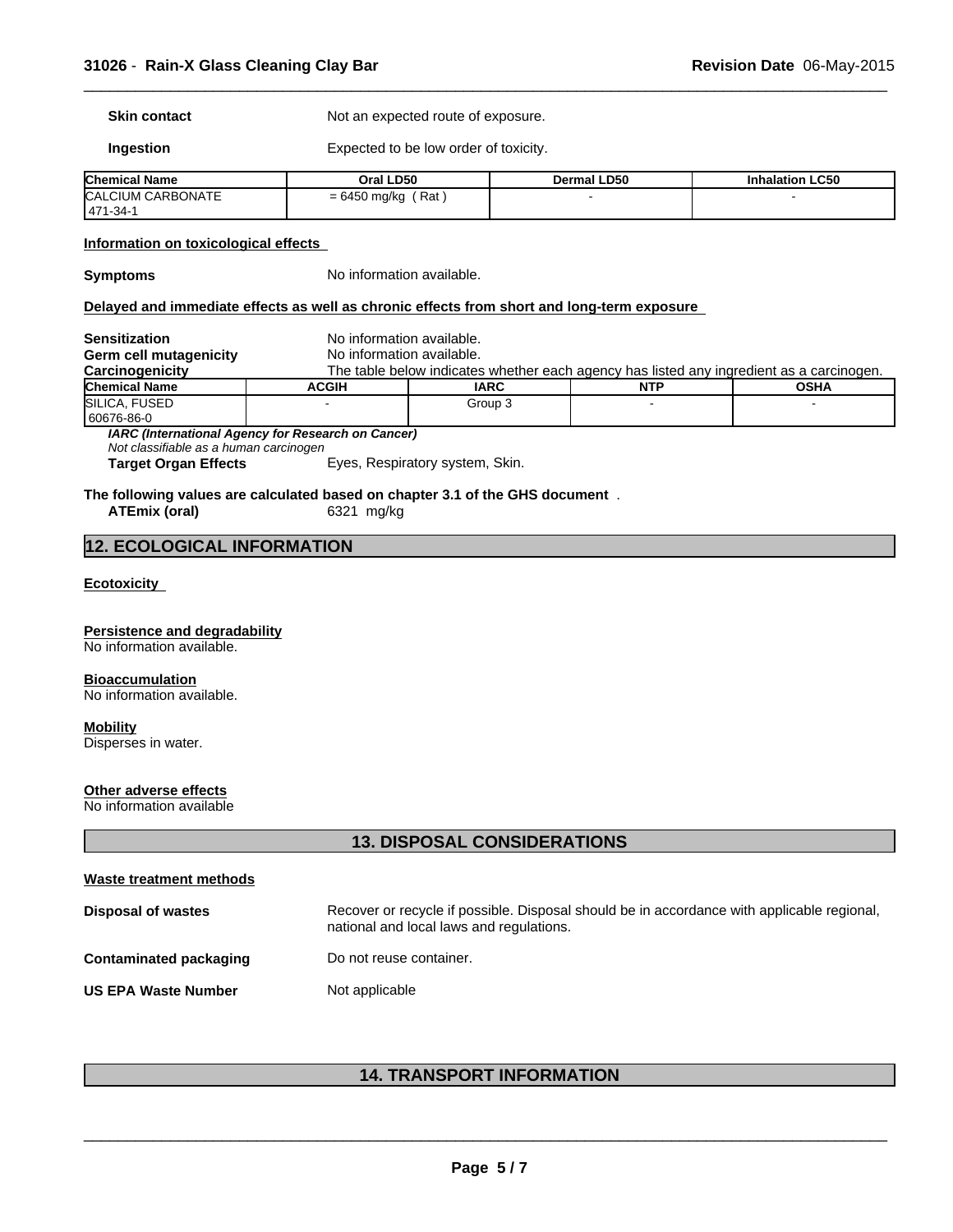| DOT<br>Proper shipping name:         | Not regulated |
|--------------------------------------|---------------|
| IATA<br>Proper shipping name:        | Not regulated |
| <b>IMDG</b><br>Proper shipping name: | Not regulated |

## **15. REGULATORY INFORMATION**

 $\overline{\phantom{a}}$  ,  $\overline{\phantom{a}}$  ,  $\overline{\phantom{a}}$  ,  $\overline{\phantom{a}}$  ,  $\overline{\phantom{a}}$  ,  $\overline{\phantom{a}}$  ,  $\overline{\phantom{a}}$  ,  $\overline{\phantom{a}}$  ,  $\overline{\phantom{a}}$  ,  $\overline{\phantom{a}}$  ,  $\overline{\phantom{a}}$  ,  $\overline{\phantom{a}}$  ,  $\overline{\phantom{a}}$  ,  $\overline{\phantom{a}}$  ,  $\overline{\phantom{a}}$  ,  $\overline{\phantom{a}}$ 

| International Inventories |                |
|---------------------------|----------------|
| <b>TSCA</b>               | Complies       |
| <b>DSL/NDSL</b>           | Complies       |
| <b>EINECS/ELINCS</b>      | Complies       |
| <b>ENCS</b>               | Not determined |
| <b>IECSC</b>              | Not determined |
| <b>KECL</b>               | Not determined |
| <b>PICCS</b>              | Not determined |
| <b>AICS</b>               | Not determined |

#### **Legend:**

**TSCA** - United States Toxic Substances Control Act Section 8(b) Inventory

**DSL/NDSL** - Canadian Domestic Substances List/Non-Domestic Substances List

**EINECS/ELINCS** - European Inventory of Existing Chemical Substances/European List of Notified Chemical Substances

**ENCS** - Japan Existing and New Chemical Substances

**IECSC** - China Inventory of Existing Chemical Substances

**KECL** - Korean Existing and Evaluated Chemical Substances

**PICCS** - Philippines Inventory of Chemicals and Chemical Substances

**AICS** - Australian Inventory of Chemical Substances

## **US Federal Regulations**

## **SARA 313**

Section 313 of Title III of the Superfund Amendments and Reauthorization Act of 1986 (SARA). This product does not contain any chemicals which are subject to the reporting requirements of the Act and Title 40 of the Code of Federal Regulations, Part 372

## **SARA 311/312 Hazard Categories**

| Acute health hazard               | No. |
|-----------------------------------|-----|
| <b>Chronic Health Hazard</b>      | No. |
| Fire hazard                       | N٥  |
| Sudden release of pressure hazard | No. |
| <b>Reactive Hazard</b>            | N٥  |

#### **CWA (Clean Water Act)**

This product does not contain any substances regulated as pollutants pursuant to the Clean Water Act (40 CFR 122.21 and 40 CFR 122.42)

#### **CERCLA**

This material, as supplied, does not contain any substances regulated as hazardous substances under the Comprehensive Environmental Response Compensation and Liability Act (CERCLA) (40 CFR 302) or the Superfund Amendments and Reauthorization Act (SARA) (40 CFR 355). There may be specific reporting requirements at the local, regional, or state level pertaining to releases of this material

## **US State Regulations**

#### **California Proposition 65**

This product does not contain any Proposition 65 chemicals

## **U.S. State Right-to-Know Regulations**